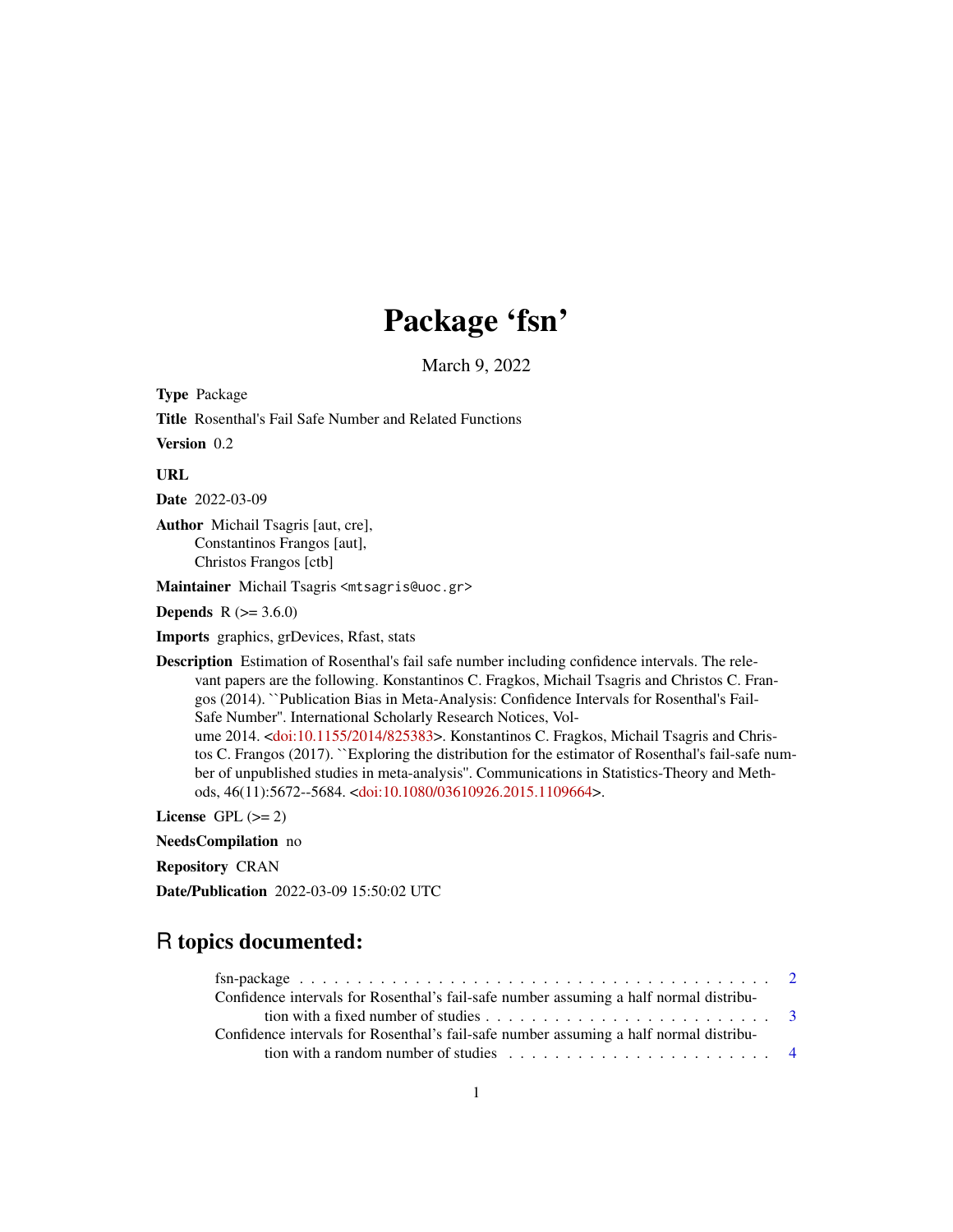# <span id="page-1-0"></span>2 fsn-package

|       | Numerical estimation of the convergence rate of Rosenthal's fail-safe number $Nr \dots$ 6 |    |
|-------|-------------------------------------------------------------------------------------------|----|
|       | Rosenthal's fail-safe number Nr $\ldots$ , , , , , , ,  8                                 |    |
| Index |                                                                                           | 10 |

fsn-package *Rosenthal's Fail Safe Number and Related Functions*

# Description

Estimation of Rosenthal's fail safe number including confidence intervals. We have kept the same name functions as in the supplementary materials of the two relevant papers.

# Details

| Package: | fsn        |
|----------|------------|
| Type:    | Package    |
| Version: | 0.2        |
| Date:    | 2022-03-09 |
| License: | $GPI - 2$  |

#### **Maintainers**

Michail Tsagris <mtsagris@uoc.gr>

# Author(s)

Michail Tsagris <mtsagris@uoc.gr>, Constantinos Frangos <kfragkos@outlook.com> and Christos Frangos <cfragos@teiath.gr>.

# References

Konstantinos C. Fragkos, Michail Tsagris and Christos C. Frangos (2017). Exploring the distribution for the estimator of Rosenthal's "fail-safe" number of unpublished studies in meta-analysis. Communications in Statistics-Theory and Methods, 46(11):5672–5684.

Konstantinos C. Fragkos, Michail Tsagris and Christos C. Frangos (2014). Publication Bias in Meta-Analysis: Confidence Intervals for Rosenthal's Fail-Safe Number. International Scholarly Research Notices, Volume 2014.

Rosenthal R. (1979). The file drawer problem and tolerance for null results. Psychological Bulletin, 86, 638–641.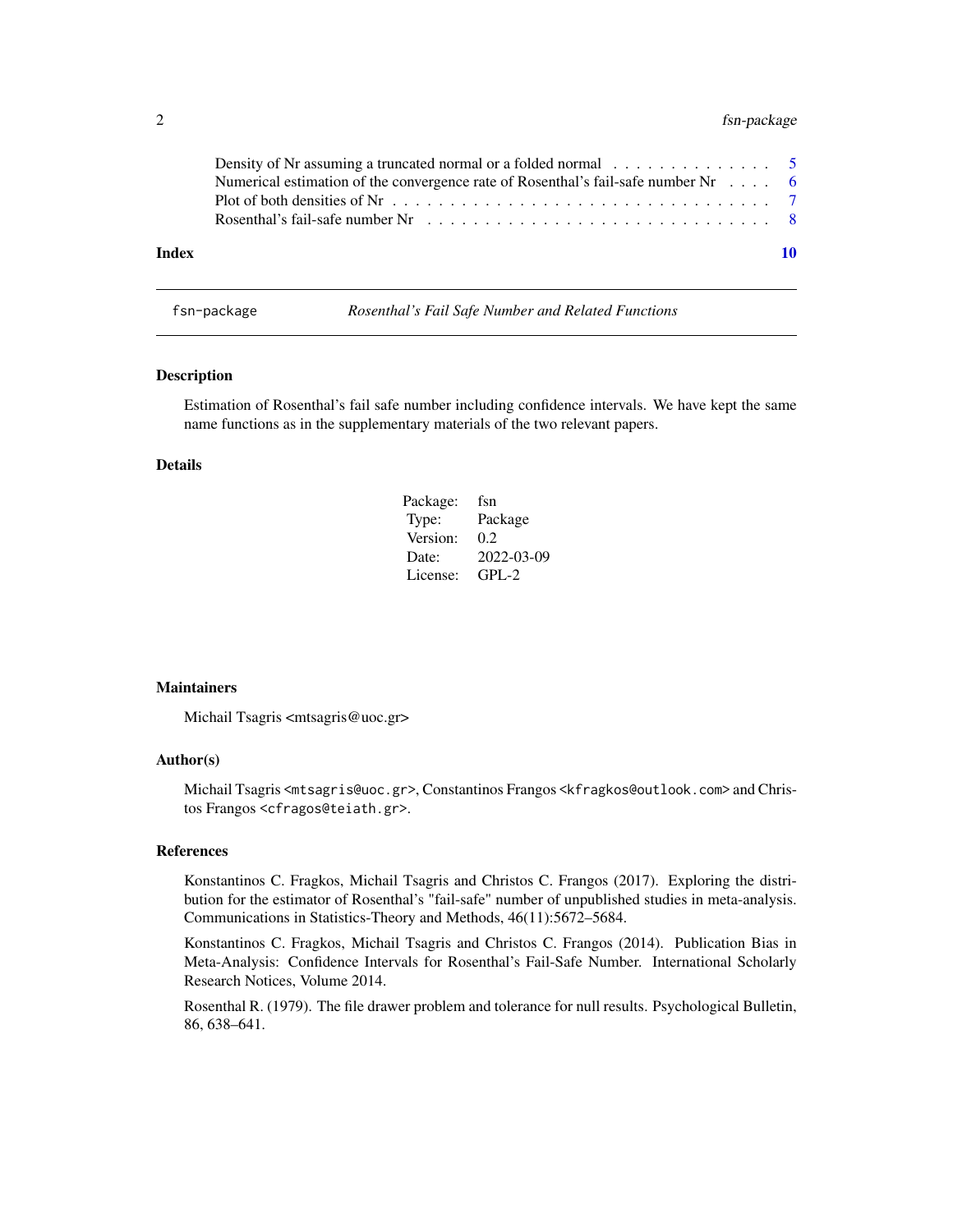<span id="page-2-0"></span>Confidence intervals for Rosenthal's fail-safe number assuming a half normal distribution with a fixed number of studies3

Confidence intervals for Rosenthal's fail-safe number assuming a half normal distribution with a fixe *Confidence intervals for Rosenthal's fail-safe number assuming a half normal distribution with a fixed number of studies*

#### <span id="page-2-1"></span>Description

Confidence intervals for Rosenthal's fail-safe number assuming a half normal distribution with a fixed number of studies.

# Usage

```
halfnorm.fixednr.ci(stat, se, alpha = 0.05, type = "dist", B = 1000)
```
#### Arguments

| stat  | A vector with the statistics.                                                                                                                                                                                       |
|-------|---------------------------------------------------------------------------------------------------------------------------------------------------------------------------------------------------------------------|
| se    | A vector with the standard errors of the stat.                                                                                                                                                                      |
| alpha | The significance level, set to 0.05 by default.                                                                                                                                                                     |
| type  | The type of confidence intervals to construct. Based on distributional assump-<br>tions ("dist"), based on the method of moments ("mom"), using non-parametric<br>bootstrap ("boot") or all of these three ("all"). |
| B     | Number of bootstrap samples to generate.                                                                                                                                                                            |

# Details

The function computes confidence intervals assuming a half normal distribution assuming that the number of studies is fixed and estimating the variance either via MLE, moments or bootstrap as described in Fragkos, Tsagris & Frangos (2014).

#### Value

A list including:

| Nr       | Rosenthal's fail safe number.                                                 |
|----------|-------------------------------------------------------------------------------|
| variance | The variance of Rosenthal's fail safe number.                                 |
| сi       | The (1-alpha)% confidence interval for the true Rosenthal's fail safe number. |

### Author(s)

Michail Tsagris and Constantinos Frangos

R implementation and documentation: Michail Tsagris <mtsagris@uoc.gr> and Constantinos Frangos <kfragkos@outlook.com>.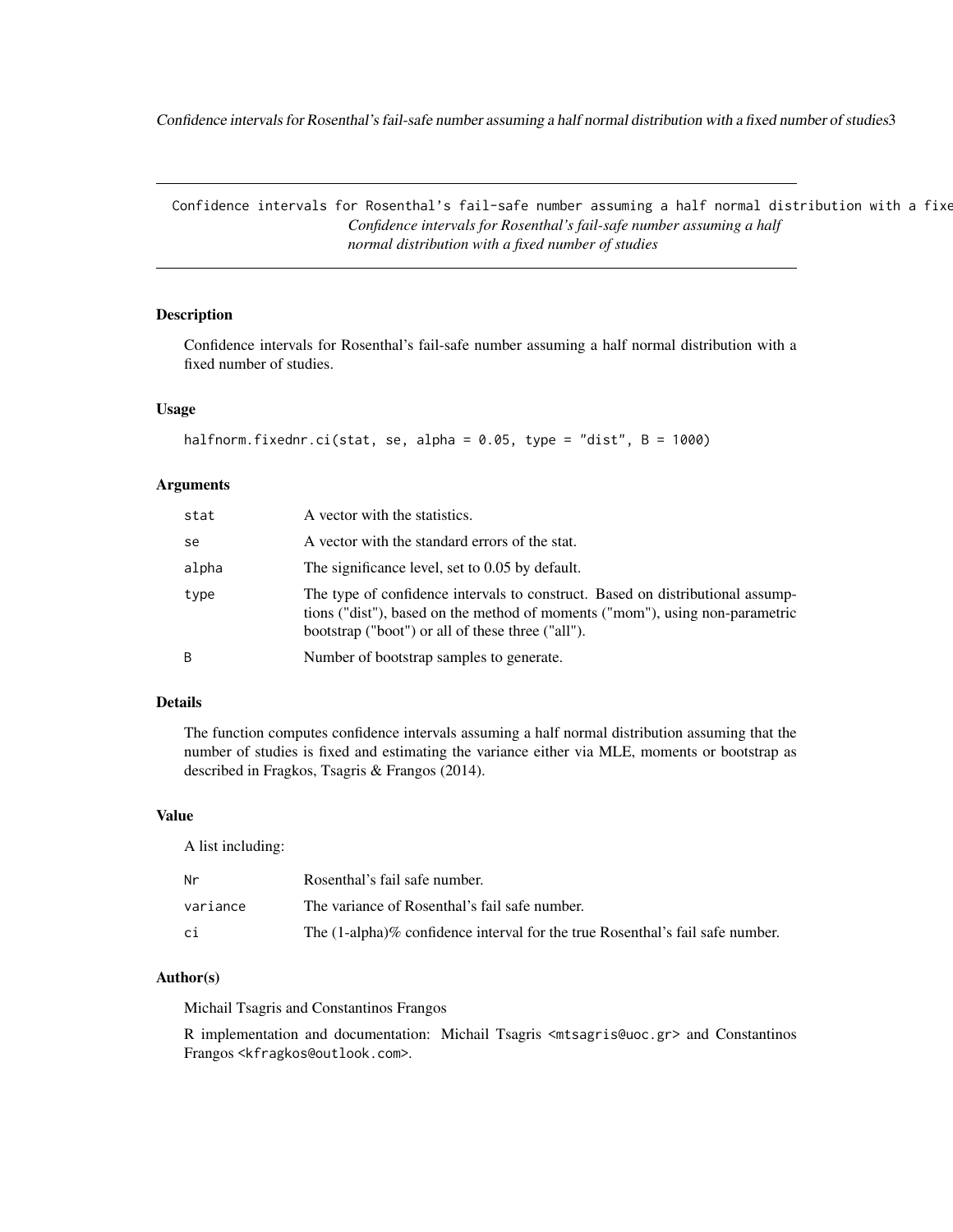<span id="page-3-0"></span>4Confidence intervals for Rosenthal's fail-safe number assuming a half normal distribution with a random number of studies

#### References

Konstantinos C. Fragkos, Michail Tsagris and Christos C. Frangos (2014). Publication Bias in Meta-Analysis: Confidence Intervals for Rosenthal's Fail-Safe Number. International Scholarly Research Notices, Volume 2014.

#### See Also

[halfnorm.randomnr.ci](#page-3-1)[,den.plot](#page-6-1)[,rosenthal](#page-7-1)[,convergence.rate](#page-5-1)

#### Examples

```
stat <- rnorm(30, 3, 0.2)
se \le- rchisq(30, 1)
halfnorm.fixednr.ci(stat, se)
```
Confidence intervals for Rosenthal's fail-safe number assuming a half normal distribution with a rand *Confidence intervals for Rosenthal's fail-safe number assuming a half normal distribution with a random number of studies*

#### <span id="page-3-1"></span>Description

Confidence intervals for Rosenthal's fail-safe number assuming a half normal distribution with a random number of studies.

#### Usage

```
halfnorm.randomnr.ci(stat, se, alpha = 0.05, type = "dist")
```
#### Arguments

| stat  | A vector with the statistics.                                                                                                                              |
|-------|------------------------------------------------------------------------------------------------------------------------------------------------------------|
| se    | A vector with the standard errors of the stat.                                                                                                             |
| alpha | The significance level, set to 0.05 by default.                                                                                                            |
| type  | The type of confidence intervals to construct. Based on distributional assump-<br>tions ("dist") or based on the method of moments ("mom") or both "both". |

# Details

The function computes confidence intervals assuming a half normal distribution assuming that the number of studies is random and estimating the variance either via MLE or moments or bootstrap as described in Fragkos, Tsagris & Frangos (2014).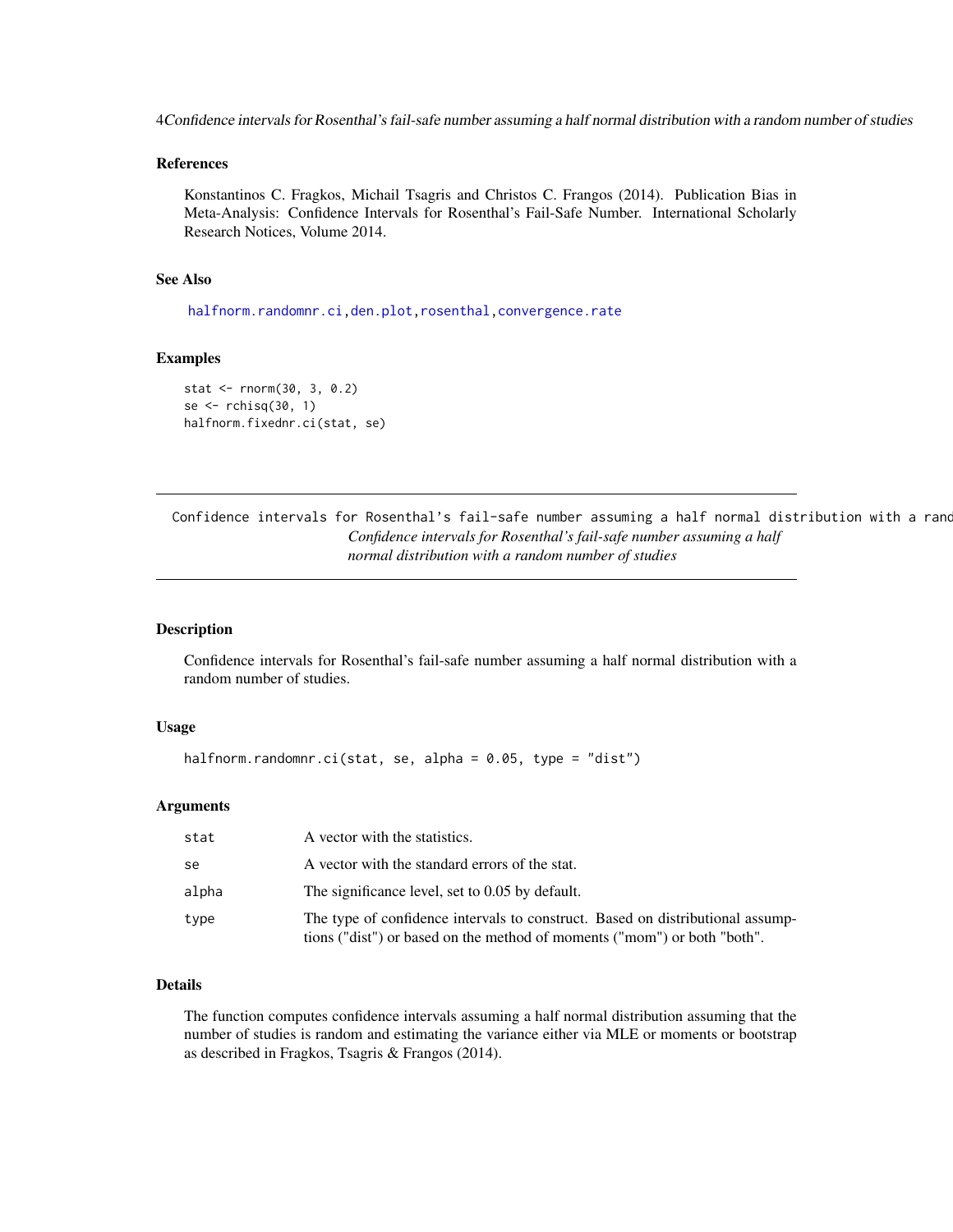# <span id="page-4-0"></span>Value

| A list including: |                                                                               |
|-------------------|-------------------------------------------------------------------------------|
| Nr                | Rosenthal's fail safe number.                                                 |
| variance          | The variance of Rosenthal's fail safe number.                                 |
| сi                | The (1-alpha)% confidence interval for the true Rosenthal's fail safe number. |

# Author(s)

Michail Tsagris and Constantinos Frangos

R implementation and documentation: Michail Tsagris <mtsagris@uoc.gr> and Constantinos Frangos <kfragkos@outlook.com>.

#### References

Konstantinos C. Fragkos, Michail Tsagris and Christos C. Frangos (2014). Publication Bias in Meta-Analysis: Confidence Intervals for Rosenthal's Fail-Safe Number. International Scholarly Research Notices, Volume 2014.

# See Also

[halfnorm.fixednr.ci](#page-2-1) [den.plot,](#page-6-1) [rosenthal,](#page-7-1) [convergence.rate](#page-5-1)

#### Examples

stat <- rnorm(30, 3, 0.2) se <- rchisq(30, 1) halfnorm.fixednr.ci(stat, se)

Density of Nr assuming a truncated normal or a folded normal *Density of Nr assuming a truncated normal or a folded normal*

#### <span id="page-4-1"></span>Description

Density of Nr assuming a truncated normal or a folded normal.

#### Usage

truncnorm.nr.density(nr,  $k$ , alpha =  $0.05$ ) foldnorm.nr.density(nr,  $k$ , alpha = 0.05)

| nr    | The value of Nr, which must be positive aparently. |
|-------|----------------------------------------------------|
| k     | The number of studies.                             |
| alpha | The significance level, set to 0.05 by default.    |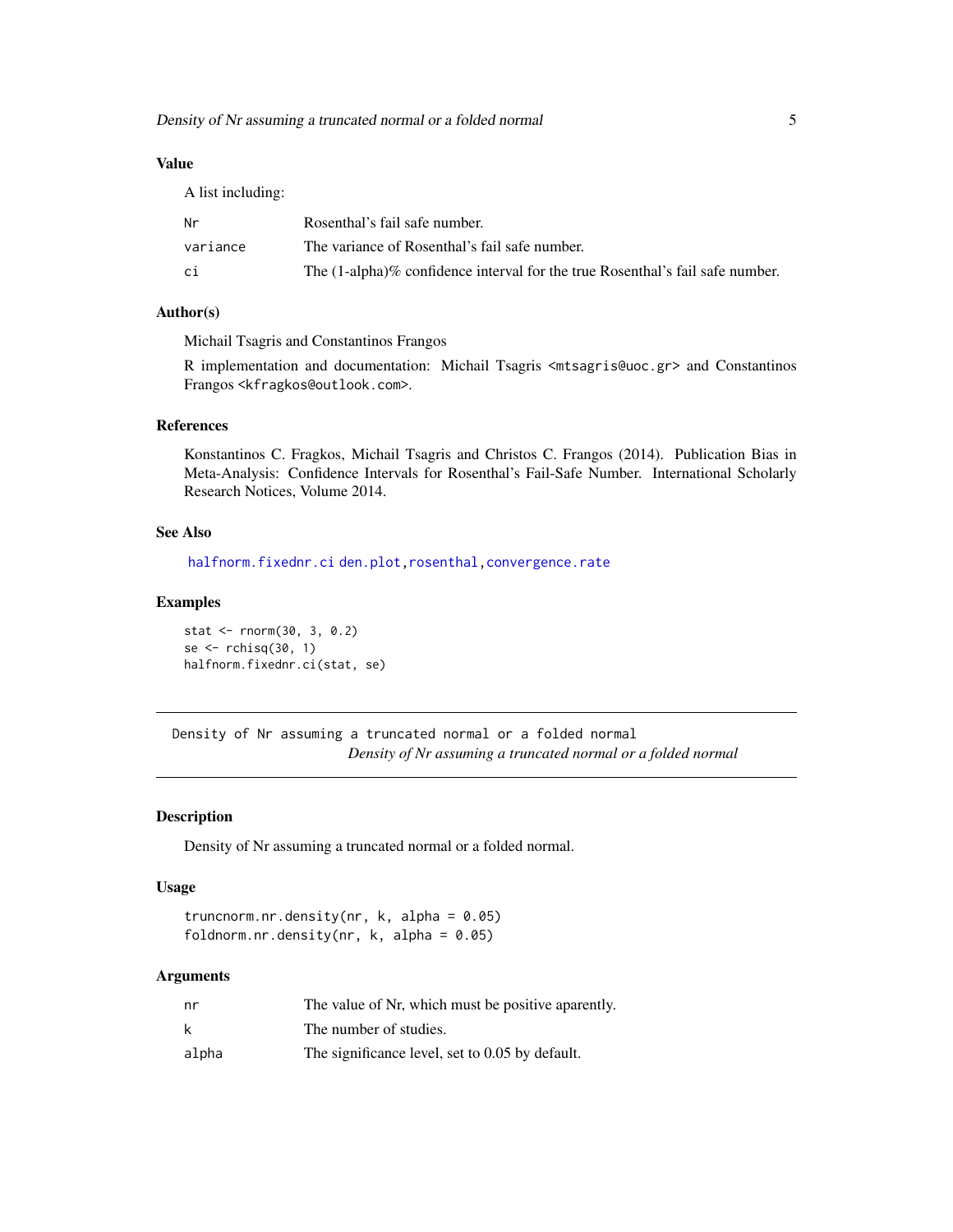<span id="page-5-0"></span>The function calculates the density of Nr assuming either a truncated normal (Equation (9)) or a folded normal (Equation (15)) in Fragkos, Tsagris & Frangos (2017).

#### Value

The density value of Nr assuming either a truncated normal or a folded normal.

#### Author(s)

Michail Tsagris, Constantinos Frangos, and Christos Frangos.

R implementation and documentation: Michail Tsagris <mtsagris@uoc.gr>, Constantinos Frangos <kfragkos@outlook.com> and Christos Frangos <cfragos@teiath.gr>.

# References

Konstantinos C. Fragkos, Michail Tsagris and Christos C. Frangos (2017). Exploring the distribution for the estimator of Rosenthal's "fail-safe" number of unpublished studies in meta-analysis. Communications in Statistics-Theory and Methods, 46(11):5672–5684.

# See Also

[den.plot,](#page-6-1) [rosenthal](#page-7-1), convergence.rate

#### Examples

truncnorm.nr.density(100,  $k = 30$ ) foldnorm.nr.density(100,  $k = 30$ )

Numerical estimation of the convergence rate of Rosenthal's fail-safe number Nr *Numerical estimation of the convergence rate of Rosenthal's fail-safe number Nr*

# <span id="page-5-1"></span>**Description**

Numerical estimation of the convergence rate of Rosenthal's fail-safe number Nr.

#### Usage

convergence.rate(k = seq( 10, 5000, by = 10), R = 1000, alpha =  $0.05$ )

| k     | A grid of number of studies to consider.          |
|-------|---------------------------------------------------|
| R     | The number of repeats for each number of studies. |
| alpha | The significance level, set to 0.05 by default.   |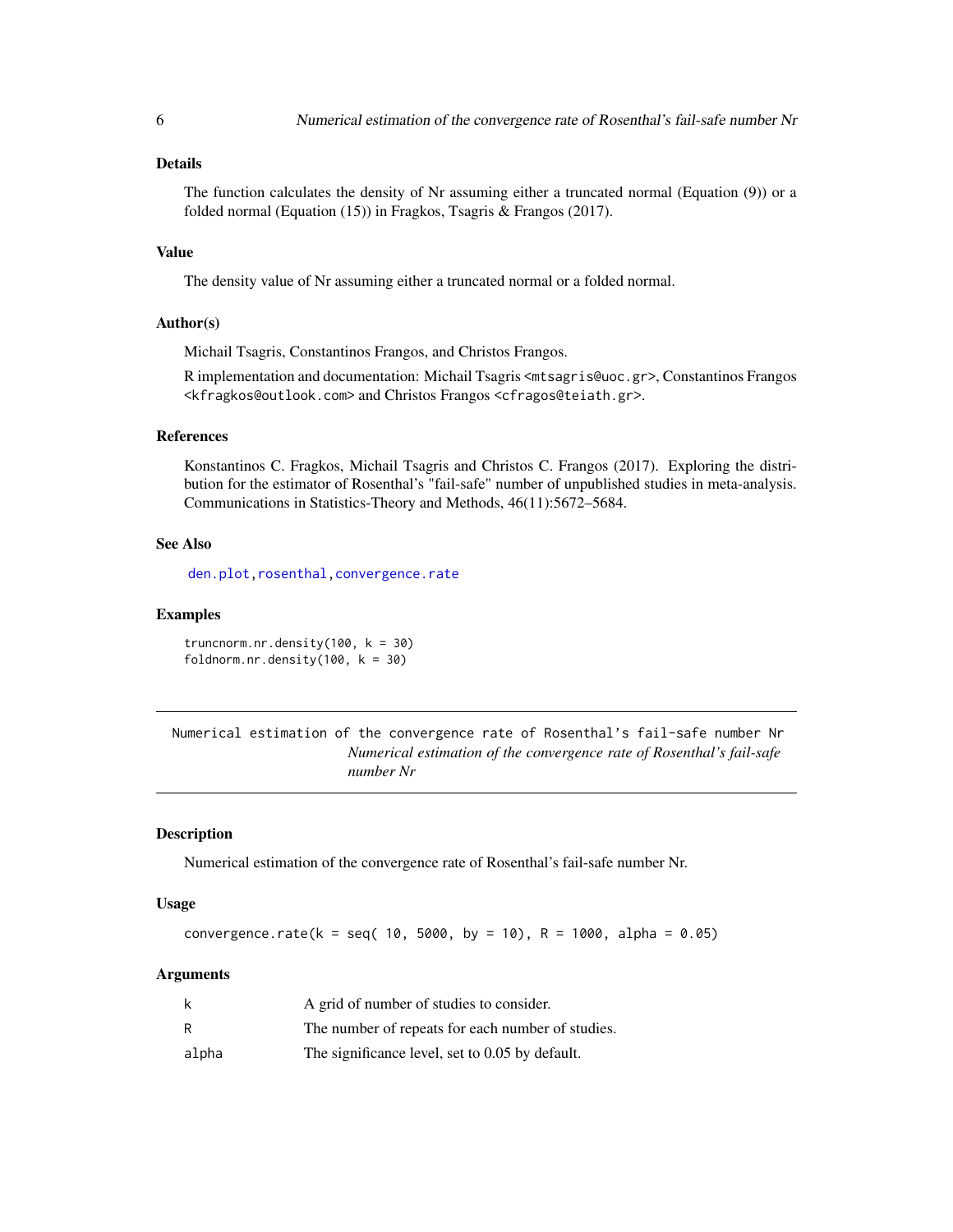<span id="page-6-0"></span>This function replicates the Figures 6 and 5 in Fragkos, Tsagris and Frangos (2017).

#### Value

Two plots, the absolute relative error of Nr agains the number of studies and the logarithm of absolute relative error against the logarithm of the number of studies and the coefficients of the regression model of the second plot. The second coefficient is the numerically estimated convergence rate of Nr.

# Author(s)

Michail Tsagris and Constantinos Frangos

R implementation and documentation: Michail Tsagris <mtsagris@uoc.gr> and Constantinos Frangos <kfragkos@outlook.com>.

# References

Konstantinos C. Fragkos, Michail Tsagris and Christos C. Frangos (2017). Exploring the distribution for the estimator of Rosenthal's "fail-safe" number of unpublished studies in meta-analysis. Communications in Statistics-Theory and Methods, 46(11):5672–5684.

#### See Also

[den.plot,](#page-6-1) [truncnorm.nr.density](#page-4-1), rosenthal

#### Examples

convergence.rate(k = seq( 50, 500, by = 50), R = 1000, alpha = 0.05)

Plot of both densities of Nr

*Plot of both densities of Nr*

#### <span id="page-6-1"></span>Description

Plot of both densities of Nr.

#### Usage

den.plot(k, max\_k = 20  $*$  k, dist = "truncnorm")

| k       | The number of studies.                                                                       |
|---------|----------------------------------------------------------------------------------------------|
| $max_k$ | The maximum number for which the densities are calcualted. It is set to $20k$ by<br>default. |
| dist    | The distribution to plot, either "truncnorm", "foldnorm" or "both".                          |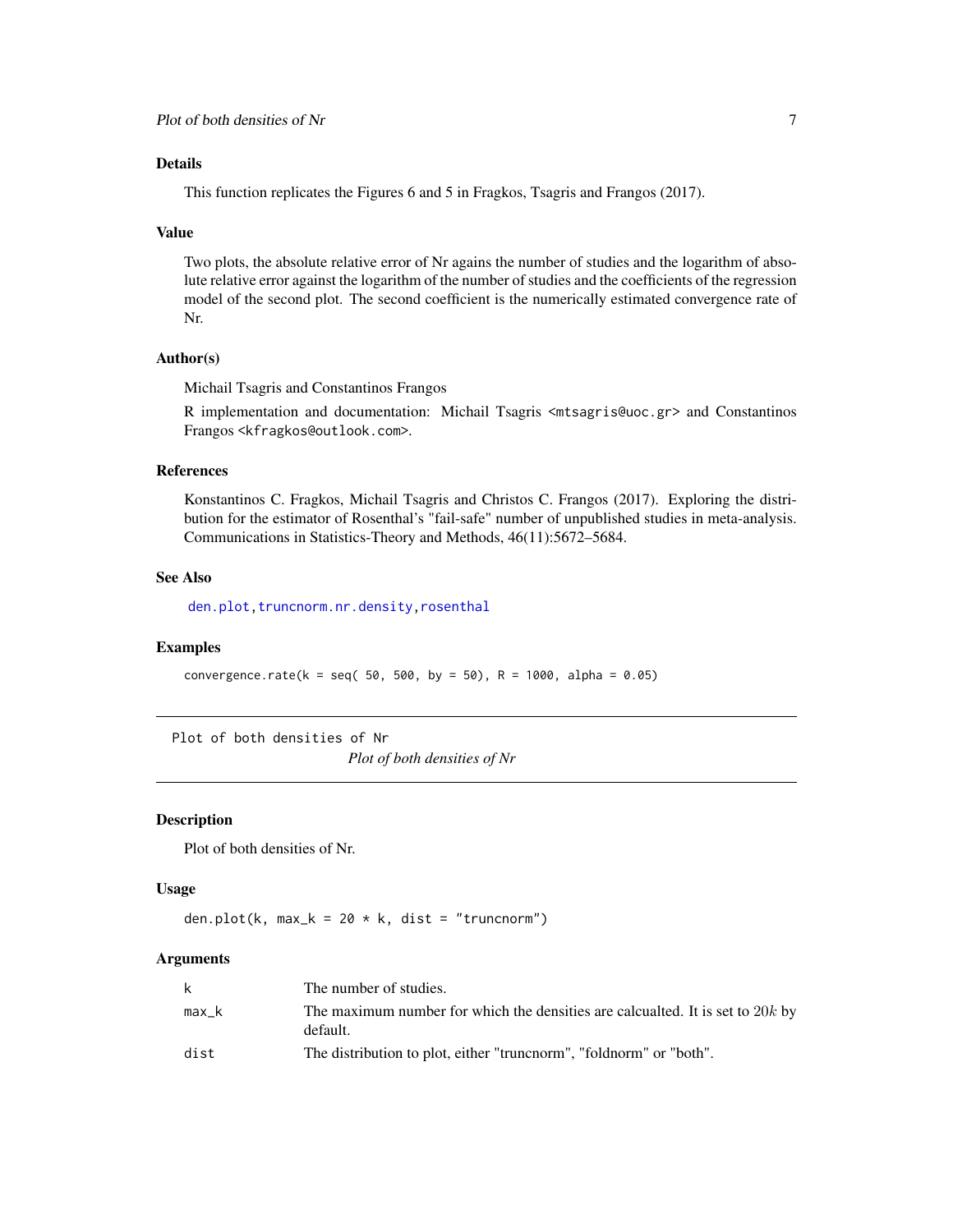<span id="page-7-0"></span>The function plot the density of Nr assuming a truncated normal (Equation (9)) or a folded normal (Equation (15)) in Fragkos, Tsagris and Frangos (2017).

# Value

The density plot of Nr assuming either a truncated normal or a folded normal.

#### Author(s)

Michail Tsagris and Constantinos Frangos

R implementation and documentation: Michail Tsagris <mtsagris@uoc.gr> and Constantinos Frangos <kfragkos@outlook.com>.

# References

Konstantinos C. Fragkos, Michail Tsagris and Christos C. Frangos (2017). Exploring the distribution for the estimator of Rosenthal's "fail-safe" number of unpublished studies in meta-analysis. Communications in Statistics-Theory and Methods, 46(11):5672–5684.

# See Also

[truncnorm.nr.density](#page-4-1)[,rosenthal](#page-7-1)

#### Examples

den.plot(30, dist = "both")

Rosenthal's fail-safe number Nr *Rosenthal's fail-safe number Nr*

#### <span id="page-7-1"></span>Description

Rosenthal's fail-safe number Nr.

# Usage

rosenthal(stat, se, alpha =  $0.05$ )

| stat  | A vector with the statistics.                   |
|-------|-------------------------------------------------|
| se    | A vector with the standard errors of the stat.  |
| alpha | The significance level, set to 0.05 by default. |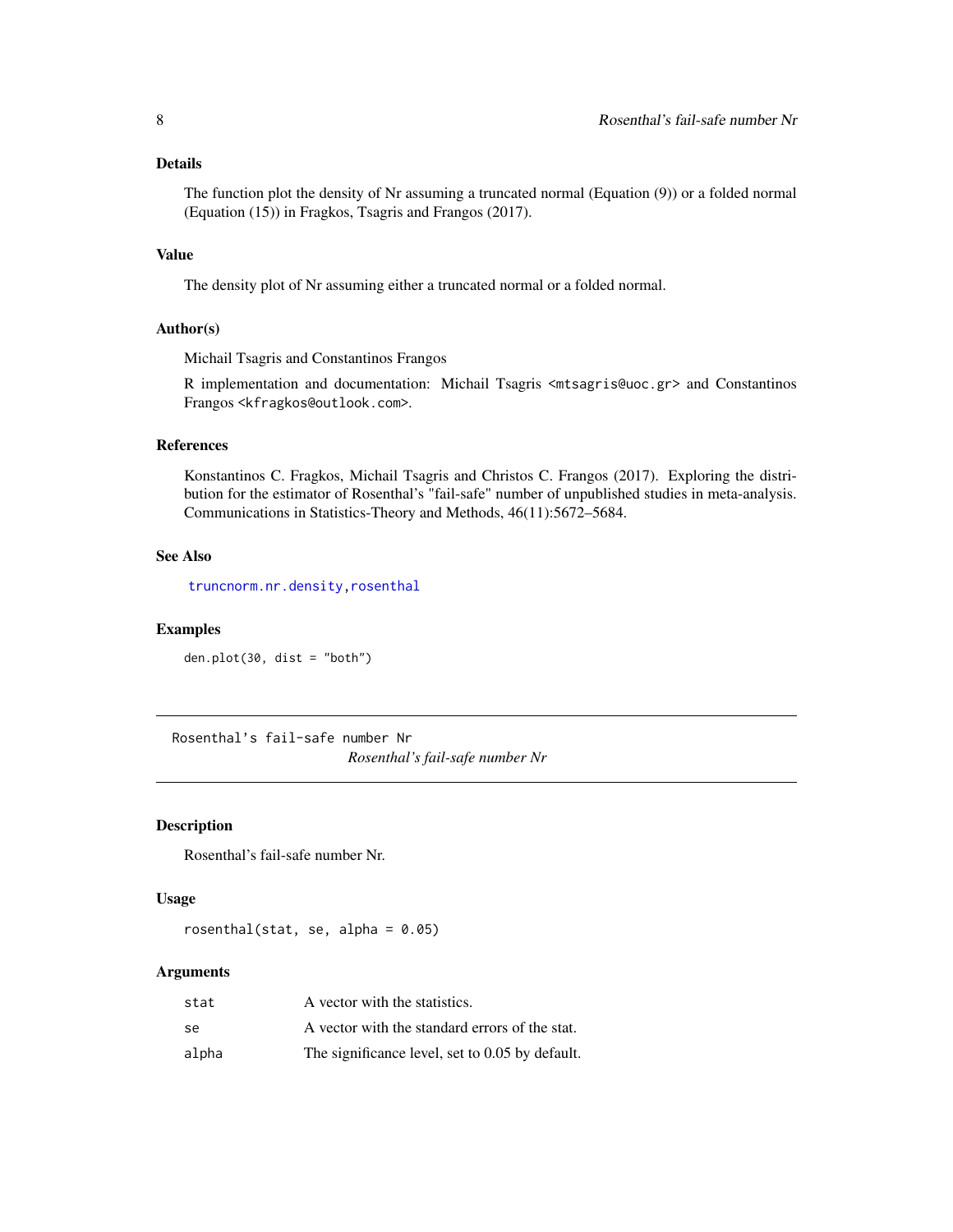<span id="page-8-0"></span>The function Calculates of Rosenthal's fail-safe number Nr.

#### Value

A vector with two values, Rosenthal's fail-safe number Nr and the rule of thumb,  $5k + 10$ , where k denotes the number of studies.

# Author(s)

Michail Tsagris and Constantinos Frangos

R implementation and documentation: Michail Tsagris <mtsagris@uoc.gr> and Constantinos Frangos <kfragkos@outlook.com>.

# References

Konstantinos C. Fragkos, Michail Tsagris and Christos C. Frangos (2017). Exploring the distribution for the estimator of Rosenthal's "fail-safe" number of unpublished studies in meta-analysis. Communications in Statistics-Theory and Methods, 46(11):5672–5684.

Rosenthal R. (1979). The file drawer problem and tolerance for null results. Psychological Bulletin, 86, 638–641.

#### See Also

[truncnorm.nr.density](#page-4-1)[,den.plot](#page-6-1)[,convergence.rate](#page-5-1)

# Examples

```
stat <- rnorm(30, 3, 0.2)
se <- rchisq(30, 1)
rosenthal(stat, se)
```